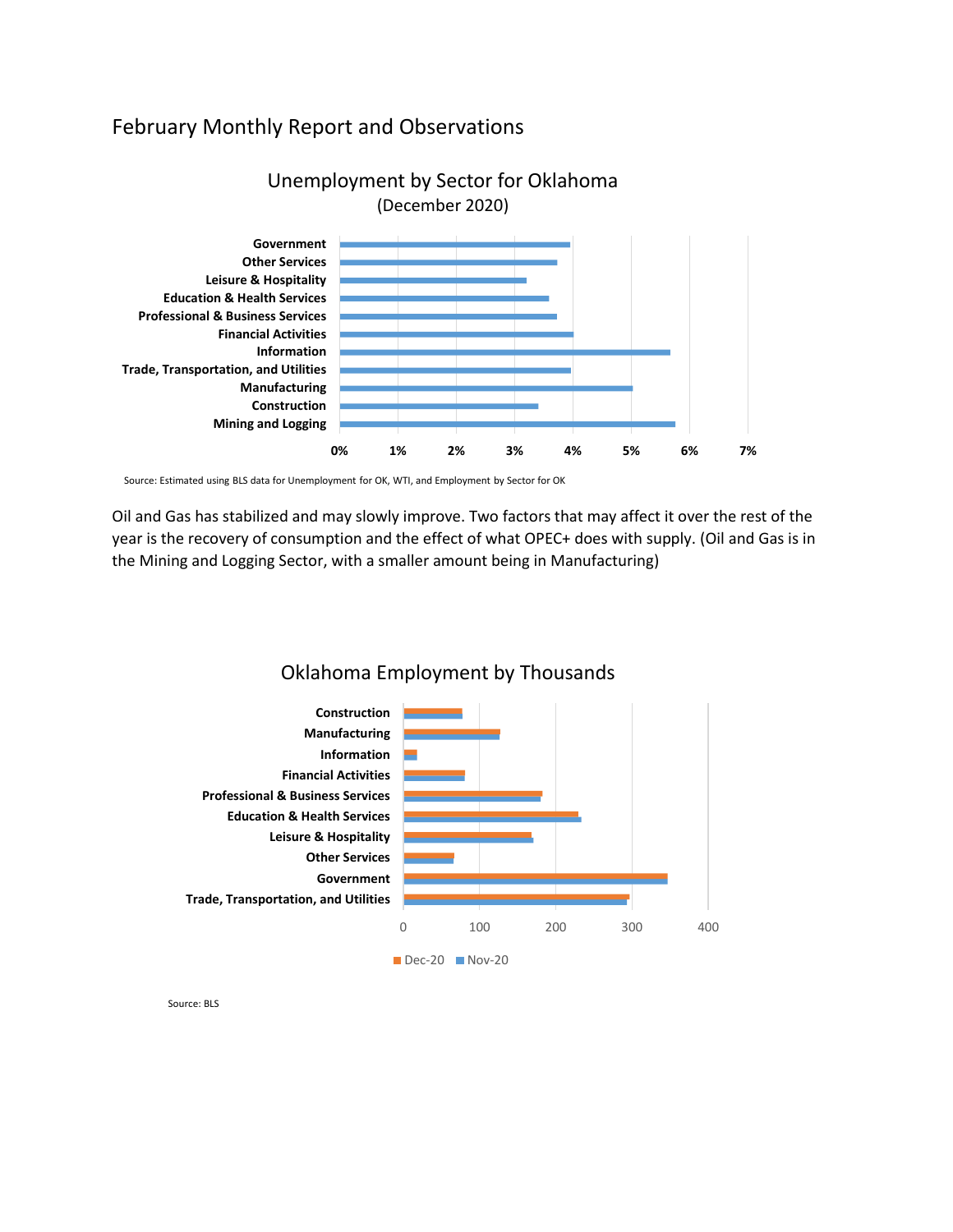Aerospace transportation manufacturing is expected to recover very slowly. (Manufacturing Sector)

Aerospace transportation maintenance has potentially stabilized and will start recovering this year. (Trade, Transportation and Utilities Sector)

Military aerospace maintenance and manufacturing continues to face a shortage of skilled workers and is hiring for skill positions, particularly engineers. (Government, Professional, and Manufacturing Sectors)

FAA aerospace remains stable (Government)

Aerospace in more remote locations like Durant and Altus is have the hardest time hiring qualified workers.

National retailers continue to close locations and enter bankruptcy.

Online retail warehousing and distribution continues to hire.

Last mile delivery is particularly short of workers.

The long term effect on the price of natural gas and electricity on Oklahoma's ability to attract employers will become more apparent in the next months as the Corporation Commission and the utilities figure out how to recover \$4 to \$5 billion in winter storm costs.

Transportation and daycare continue to affect the ability of some to hold jobs.

## Oklahoma Job Postings



**Unique Postings Trend** 

This view displays the most recent 30 days of job postings activity to show near-term trends. It does not reflect your timeframe.

Source: EMSI 2020.2